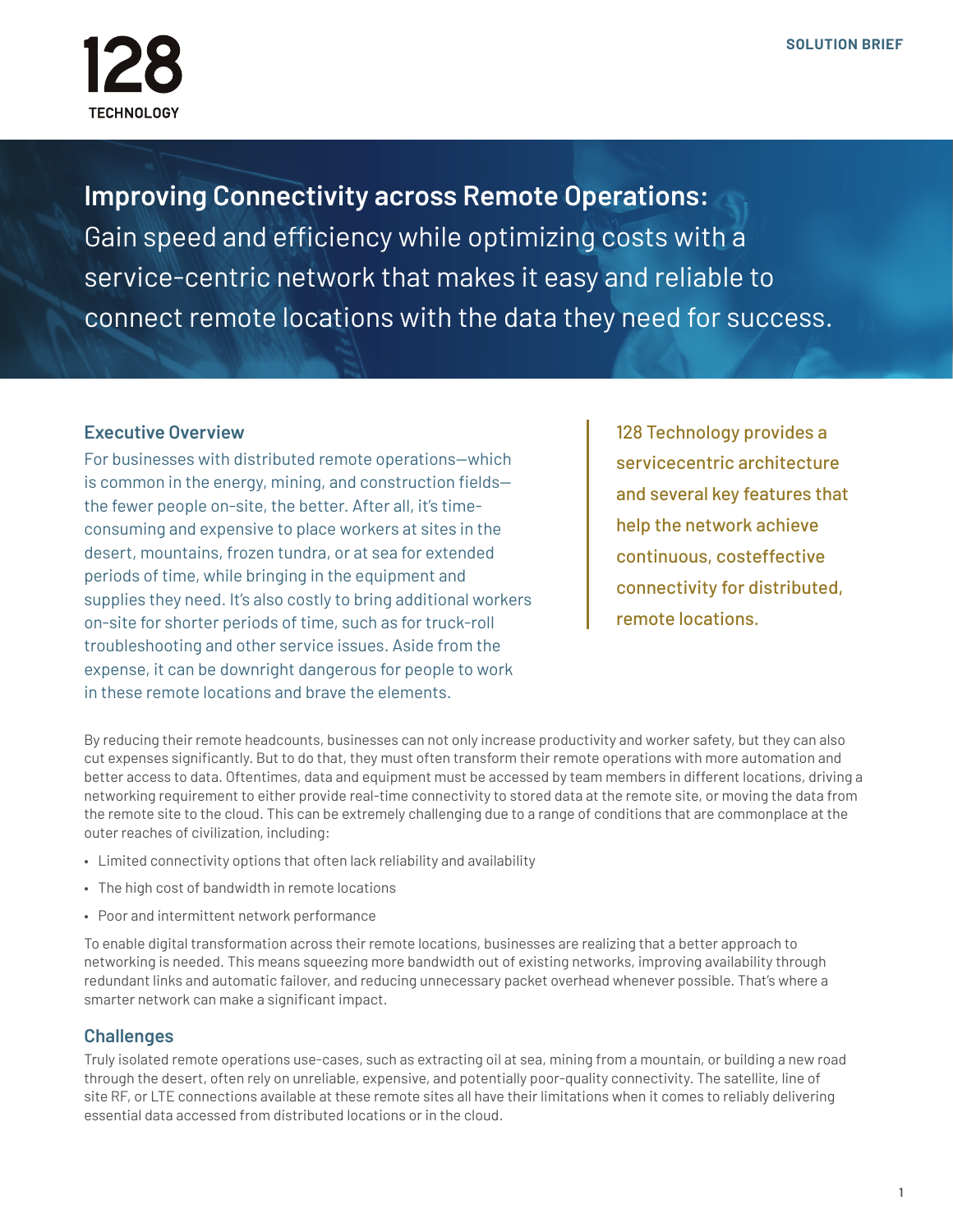Wireless connectivity in these areas can be very sensitive to environmental conditions such as rain and snow. Shared usage can also be a challenge for many organizations as spectrum is finite, so when an unrelated system starts using some of the wireless bandwidth, it can limit or affect the bandwidth available to them.

Latency is also a major source of frustration for users who collaborate across remote locations. This can dramatically reduce throughput, especially when the TCP protocol introduces additional latency. Even traditional terrestrial networks can experience latency variations that depend on other traffic on the link or in the network. The sum and variations of all the data going through intermediate routers can cause significant slowdowns.

In addition to performance and reliability issues, current wireless technologies such as satellite, LTE, and line of site RF come at a high cost. Connectivity expenses can vary drastically based on geography, location, and other factors, making it difficult for organizations to budget accurately and keep operating costs low. In the case of usage-based plans, going over the allotted data means an organization ends up paying much more for each additional gigabyte needed.

For companies with remote operations that require realtime access to mission-critical data, a fundamental shift in networking needs to occur.

## **128 Technology Solution**

Based on years of research and deployment experience with customers, 128 Technology offers a networking solution that has the resiliency, efficiency, and cost savings needed to be truly transformative for remote operations. Whether a business is seeking to centralize its expert headcount and better leverage its most talented employees, expand its service offerings and build new revenue streams, or perform analyses faster than ever to improve productivity, Session Smart™ Routing can make all the difference.

### **Business Use Cases**



#### **Remote Monitoring and Communications**

An oil company with several drilling operations at well sites can resiliently employ both satellite and LTE methods to connect remote workers with experts stationed at the corporate office. The experts would simply login from the cloud to provide support whenever they're needed and communicate with on-site workers via phone or video conferencing. By enabling better, more reliable unified communications, the firm can move its expert headcount from remote sites to its corporate offices, where they can share their expertise with outposts around the world.



#### **Service Creation**

A telecommunications company operating in the Canadian Tundra seeking to extend its services to a treacherous stretch of highway, faces cost and deployment challenges erecting a cell tower and running fiber in such a desolate location. By utilizing a combination of satellite and line of sight RF, and leveraging session migration between the two, the company can create a reliable wireless connection and a new source of revenue that was once impossible.



### **Time to Market**

For oil prospecting ships in the Gulf of Mexico, the faster they can deliver their data to headquarters for analysis, the more accurately they can direct drilling operations. But without reliable connectivity, the outfit is forced to hand deliver the data back to central operations, which often takes more than four months. By reducing overhead and optimizing satellite links, the ships are able to deliver this data and find the right location much faster.